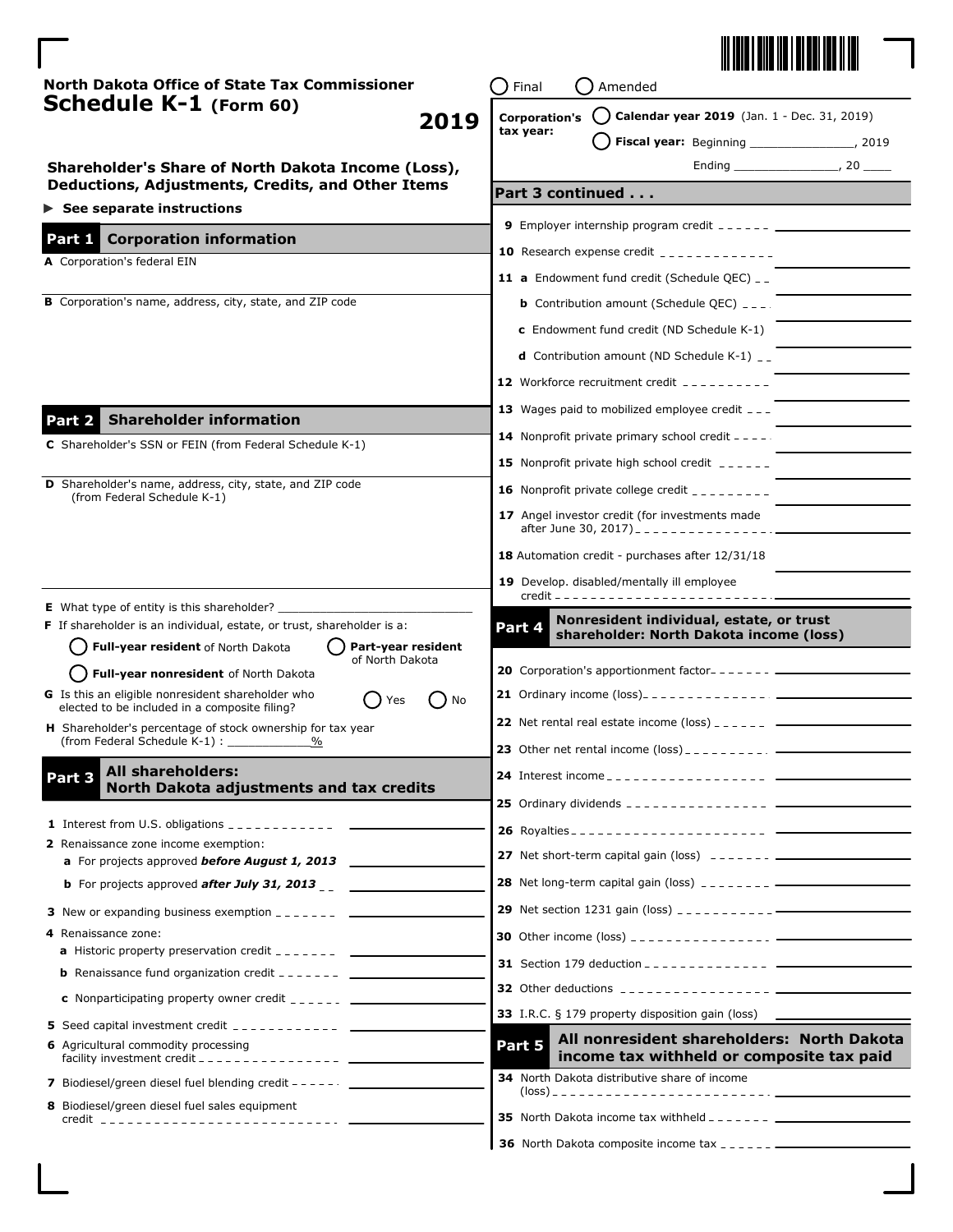# **Purpose of form**

North Dakota Schedule K-1 (Form 60) is a supplemental schedule provided by an S corporation to its shareholders. It provides information the shareholders may need to complete their North Dakota income tax returns.

**Resident individual, estate, and trust.** If you are a North Dakota resident individual, estate, or trust, your entire distributive share of income from the corporation is subject to North Dakota income tax. You received this schedule only to show your distributive share of the corporation's North Dakota statutory adjustments and tax credits (see Part 3).

### **Nonresident individual, estate, or trust.**

If you are a nonresident individual, estate, or trust, you are subject to North Dakota income tax on your distributive share of the corporation's income that is apportioned and allocated to North Dakota. You received this schedule to show your distributive share of North Dakota income, gains, losses, and deductions (see Part 4); North Dakota statutory adjustments and tax credits (see Part 3); and North Dakota income tax withheld or paid on your North Dakota distributive share of income (see Part 5).

## **General instructions**

The instructions for Parts 3 through 5 of this schedule show where to report the information from Schedule K-1 (Form 60) on your North Dakota income tax return.

**Tax year.** References to a North Dakota form and line number contained in these instructions are references to the form in use for the 2019 calendar year. However, if you file your return on a calendar year basis, but the corporation files its return on a fiscal year basis, report the amounts on your return for the year in which the corporation's fiscal year ends. For example, if the corporation has a fiscal year ending in February 2020, report the amounts from the 2019 Schedule K-1 (Form 60) on your 2020 tax return. The corporation's tax year is shown at the top of the schedule.

**Composite filing election.** If you elected to include your North Dakota distributive share of income in a composite filing by the corporation, the information provided on the schedule is only for your information.

Retain the schedule for your tax records. The composite income tax paid by the corporation satisfies your North Dakota income tax filing and payment obligations with respect to your North Dakota distributive income from the corporation. If you later choose to revoke your composite filing election and file your own North Dakota income tax return, follow the instructions to Parts 3 through 5 to transfer the amounts from the schedule to your return.

## **Amended Schedule K-1 (Form 60).** If

you receive an amended North Dakota Schedule K-1 from the corporation, you generally must file an amended North Dakota income tax return to report the revised information. Attach a copy of the amended Schedule K-1 to your amended North Dakota income tax return. If you previously elected to be included in a composite filing, and you are not changing that election, no action is required and you should retain the amended Schedule K-1 for your tax records.

## **Specific instructions**

#### **Part 3 All shareholders–North Dakota adjustments and tax credits**

The following lists show where to enter an amount from Part 3 of Schedule K-1 (Form 60) on the North Dakota income tax return. Use the list corresponding to your return. "Not applicable" in the right-hand column means that the item does not apply and must not be entered on your return.

#### **Lines 1–19**

*Form ND-1 filer:* Include the amount from this schedule: On: Line 1 Form ND-1, line 6 Line 2a Sch. RZ, Part 1, line 19a Line 2b Sch. RZ, Part 1, line 19b<br>Line 3 Form ND-1SA. line 2 Form ND-1SA, line 2 Line 4a Sch. RZ, Part 4, line 7 Line 4b Sch. RZ, Part 5, line 4 Line 4c Sch. RZ, Part 6, line 6 Line 5 Sch. ND-1TC, line 4 Line 6 Sch. ND-1TC, line 3 Line 7 Sch. ND-1TC, line 6 Line 8 Sch. ND-1TC, line 7 Line 9 Sch. ND-1TC, line 8a Line 10 Sch. ND-1TC, line 9a

| Line 11a | Sch. ND-1TC, line 15b |
|----------|-----------------------|
| Line 11b | See instructions to   |
|          | Form ND-1, line 4     |
| Line 11c | Sch. ND-1TC, line 15b |
| Line 11d | See instructions to   |
|          | Form ND-1, line 4     |
| Line 12  | Sch. ND-1TC, line 11a |
| Line 13  | Sch. ND-1TC, line 13  |
| Line 14  | Sch. ND-1PSC, line 4  |
| Line 15  | Sch. ND-1PSC, line 13 |
| Line 16  | Sch. ND-1PSC, line 22 |
| Line 17  | Sch. ND-1TC, line 21  |
| Line 18  | Sch. ND-1TC, line 22  |
| Line 19  | Sch. ND-1TC, line 23  |

#### *Form 38 filer:*

| Include the amount  |                           |
|---------------------|---------------------------|
| from this schedule: | On:                       |
| Line 1              | Form 38, page 2, Part 1,  |
|                     | line 4a                   |
| Line 2a             | Sch. RZ, Part 1, line 19a |
| Line 2b             | Sch. RZ, Part 1, line 19b |
| Line 3              | Form 38, page 2, Part 1,  |
|                     | line 4d                   |
| Line 4a             | Sch. RZ, Part 4, line 7   |
| Line 4b             | Sch. RZ, Part 5, line 4   |
| Line 4c             | Sch. RZ, Part 6, line 6   |
| Line 5              | Sch. 38-TC, line 3        |
| Line 6              | Sch. 38-TC, line 2        |
| Line 7              | Sch. 38-TC, line 4        |
| Line 8              | Sch. 38-TC, line 5        |
| Line 9              | Sch. 38-TC, line 6a       |
| Line $10$           | Sch. 38-TC, line 7a       |
| Line 11a            | Sch. 38-TC, line 12c      |
| Line 11b            | Form 38, page 2, Part 1,  |
|                     | line 2                    |
| Line 11c            | Sch. 38-TC, line 12c      |
| Line 11d            | Form 38, page 2, Part 1,  |
|                     | line 2                    |
| Line 12             | Sch. 38-TC, line 9a       |
| Line 13             | Sch. 38-TC, line 11       |
| Line 14             | Sch. 38-TC, line 15       |
| Line 15             | Sch. 38-TC, line 16       |
| Line 16             | Sch. 38-TC, line 17       |
| Line 17             | Not applicable            |
| Line 18             | Sch. 38-TC, line 18       |
| Line 19             | Sch. 38-TC, line 19       |

## **Part 4**

#### **Nonresident individual, estate, or trust shareholders only– North Dakota income (loss)**

#### **Line 20**

This is for the North Dakota Office of State Tax Commissioner's information only.